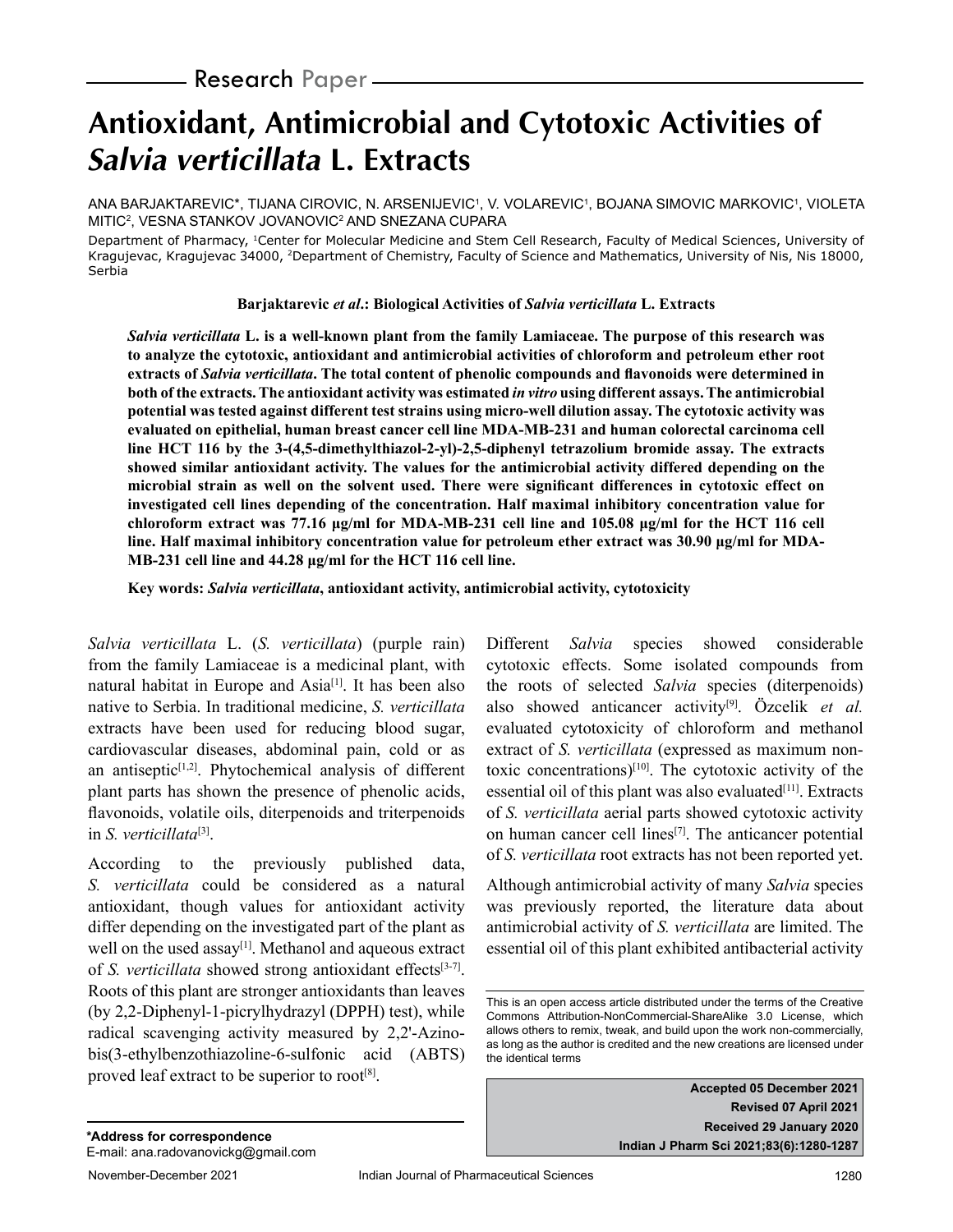against different strains, but it showed weak antifungal properties[12]. Ethanol extract of *S. verticillata* aerial parts proved to have antimicrobial activity $[4,6,13]$ .

The purpose of this research was to analyze the cytotoxic, antioxidant and antimicrobial activities of two different root extracts of *S. verticillata* (chloroform and petroleum ether).

# **MATERIALS AND METHODS**

## **Plant materials and preparation of extracts:**

The plant material was gathered from the area of Stara Planina (Serbia), on spring. We used the fresh roots of *S. verticillata*. Taxonomic and botanical identification was confirmed by the Institute for Ecology and Biology in Kragujevac, Serbia<sup>[14]</sup>. The dried and powdered plant materials were extracted under reflux in the boiling chloroform and petroleum ether. The extract was filtered and the solvent was completely removed using the rotary evaporator (RV05 basic, IKA, Germany) under the low pressure to obtain the dry extract.

# **Determination of Total Phenolic Content (TPC):**

The TPC of phenolic compounds in the extracts was determined using the Folin-Ciocalteu reagent, measuring the absorbance at 750 nm. TPC value was expressed as Gallic Acid Equivalents (GAE) (Micrograms  $(\mu g)$  of GAE/mg Dry Weight (dw)) of three replicates<sup>[15,16]</sup>.

# **Determination of Total Flavonoid Content (TFC):**

Aluminum chloride colorimetric method was used for the determination of TFC of flavonoids. The absorbance of yellow complexes between aluminum chloride and carbonyl and hydroxyl groups of the flavonoids was measured at 510 nm. The results were expressed as Rutin Equivalents (µg RE/mg extract) of three replicates<sup>[17]</sup>.

# **Antioxidant activity assays:**

**ABTS test:** The ABTS test was used for the determination of the ABTS radical scavenging activity of investigated extracts, measuring the absorbance at 734 nm. The results were expressed as Trolox Equivalents (µg TE/ mg dry extract) of three replicates $[15]$ .

**DPPH test:** The DPPH test was used for the determination of the DPPH radical scavenging activity of *S. verticillata* root extracts, measuring the absorbance at 515 nm. The results were expressed as Trolox equivalents ( $\mu$ g TE/mg dw) of three replicates<sup>[15]</sup>.

**Cupric Reducing Antioxidant Capacity (CUPRAC) test:** CUPRACwas measured according to the procedure previously described, measuring the absorbance at 450 nm. The results were expressed as Trolox Equivalents ( $\mu$ g TE/mg dry extract)<sup>[16]</sup>.

**Ferric Reducing Antioxidant Power (FRAP) assay:**  The method described by Dimitrijevic *et al.* was used for estimating the ferric reducing power of the extracts, measuring the absorbance at 595 nm. This method is based on the electron transfer between the antioxidant molecules and  $Fe<sup>3+</sup>$  ions. The results were expressed as Fe (II) Equivalents ( $\mu$ g Fe/mg dw) of three replicates<sup>[15]</sup>.

**Total Reducing Power (TRP) assay:** The method described by Dimitrijevic *et al.* was used for estimating the reducing power of *S. verticillata* extracts, measuring the absorbance at 700 nm. The results were expressed as Ascorbic Acid Equivalents (µg AAE/mg dry extract) of three replicates<sup>[15]</sup>.

**Antioxidant Potency Composite Index (ACI):** The method described by Seeram *et al.* was used for the calculation of  $ACI^{[18]}$ .

# **Antimicrobial activity assay:**

A series of diluted plant extracts with concentrations ranging from 0.04 to 100.0 mg/ml were analyzed. Antimicrobial activity of the extracts was tested against 9 bacterial strains (*Pseudomonas aeruginosa*  (*P. aeruginosa*), *Bacillus cereus* (*B. cereus*), *Staphylococcus aureus* (*S. aureus*), *Enterococcus faecalis* (*E. faecalis*), *Klebsiella pneumoniae*  (*K. pneumoniae*), *Salmonella enteritidis* (*S. enteritidis*), *Proteus mirabilis* (*P. mirabilis*), *Escherichia coli*  (*E. coli*), *Enterobacter aerogenes* (*E. aerogenes*)) and 1 fungal strain (*Candida albicans* (*C. albicans*))*.*

Microorganisms were grown overnight and microbial suspensions were prepared in a sterile normal saline solution at a concentration of 10<sup>6</sup> Colony Forming Units (CFU)/ml. Their turbidity was adjusted to 0.5 McFarland. Antimicrobial activity was determined using microwell dilution assay (Clinical and Laboratory Standards Institute (CLSI) 2009, with some modifications) in 96 multi-well microtiter plates. All the antibacterial tests were performed in Müller–Hinton broth and the antifungal test was performed on Sabouraud dextrose agar. Dimethylsulfoxide (DMSO) (100 %) was used as a negative control with concentrations ranging from 0.02 to 50.0 mg/ml, while doxycycline and nystatin in concentrations ranging from 0.01 to 20.0 µg/ml were used as a positive control. To indicate microbial growth,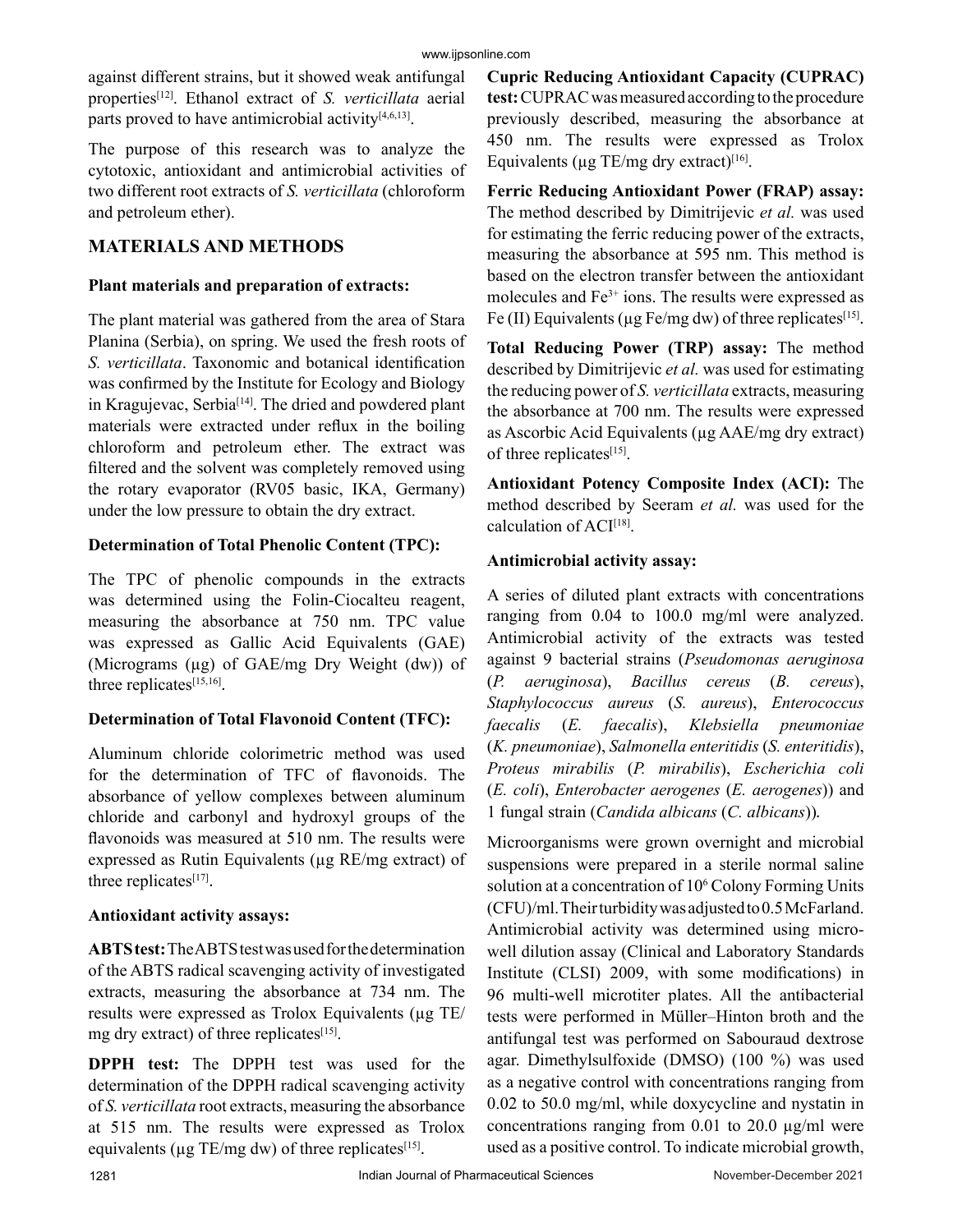20 µl 0.5 % triphenyl tetrazolium chloride solution was added to each well.

The antimicrobial evaluation was determined using Minimum Inhibitory Concentration (MIC) and Minimal Bactericidal Concentration (MBC)/Minimal Fungicidal Concentration (MFC) (in mg/ml). MIC is the lowest concentration of the extract that inhibited the visible growth of a microorganism. MBC/MFC is concentration of the extract that killed 99.9 % of microbial cells. All measurements were performed in triplicate.

#### **Cytotoxic activity assay:**

A series of plant extracts with concentrations ranging from 0.1 to 100.0 μg/ml were analyzed. Cytotoxic effect of *S. verticillata* extracts was evaluated by the 3-(4,5-dimethylthiazol-2-yl)-2,5-diphenyl tetrazolium bromide (MTT) colorimetric  $assay^{[19]}$ . Experimental procedure for cytotoxic activity is described precisely by Denizot *et al.* The cytotoxicity of the investigated extracts was assessed on two different human cancer cell lines: Human Breast Cancer Cell Line (MDA-MB-231) and Human Colorectal Carcinoma Cell Line (HCT 116). The same tumor cell lines, which were not treated, were used as the negative control, while vinblastine was used as a positive control. The multiplate reader was used for measuring the optical density at 590 nm. The viability of cells was determined following the equations:

% Viability=100×(Absorbance mean value of treated cells/Absorbance mean value of negative control)

% Cytotoxicity=100−% Viability

All measurements have been performed in triplicate.

## **Statistical analysis:**

The results were reported as mean±Standard Deviation (SD) and analyzed using Statistical Package for the Social Sciences (SPSS) version 19.0 program. Significant differences between extracts were analyzed by One-way Analysis of Variance (ANOVA), Student's t-test and appropriate nonparametric test. Statistical significance was set at  $p<0.05$  and  $p<0.01$ . The equation of dose response curves was used for Half Maximal Inhibitory Concentration (IC<sub>50</sub>) calculations (50 % of inhibited growth).

## **RESULTS AND DISCUSSION**

Antioxidant activity of investigated extracts, TPC and TFC values are presented in Table 1. Considering the differences in methodology of antioxidant assays currently available, it is highly recommended to use multiple assays approach in the research for the most reliable results. Therefore, we decided to test the antioxidant activity of chloroform and petroleum ether extracts by five different assays (Table 1).

Studies on species *S. verticillata* confirmed the high content of polyphenols and this could be one of the reasons for the exhibited antioxidant activity<sup>[20]</sup>. We found a small difference in TPC in chloroform and petroleum ether extract, in favor of the chloroform extract (Table 1). However, petroleum ether extract contained a higher level of flavonoids in comparison to chloroform extract (Table 1). TPC in our research was lower than in previously conducted studies $[21]$ .

Tosun *et al.* demonstrated that *S. verticillata* contained the highest TPC value (167.1 mg GAE/g dw) among eight investigated *Salvia* species from Turkish flora<sup>[5]</sup>. For example, methanolic extract of *S. verticillata* aerial part contained 175.6 mg  $GAE/g$  dw of TPC $[6]$ . Our focus was on less polar extracts (chloroform and petroleum ether) and results of the content of total polyphenolic compounds may be due to the resulting polarity of solvents we used and the fact that they did not sufficiently extract main antioxidant-contributing compounds.

Higher value of TPC contributes to higher antioxidant activity of the plant extracts $[5,20]$ . That is also the case in our research, higher TPC in chloroform extract may be correlated to the stronger antioxidant activity of chloroform extract. However, we observed an inverse correlation between total flavonoids and the antioxidant activity of the extracts.

Petroleum ether of *S. verticillata* had more than twice higher TFC than chloroform extract, but showing at the same time lower antioxidant activity, with exception

#### **TABLE 1: ANTIOXIDANT EFFECT, TPC AND TFC VALUES OF** *S. verticillata* **EXTRACTS**

| S. verticillata extracts | ABTS µg<br>TE/mg | $DPPH \mu g$<br>TE/mg | <b>CUPRAC</b><br>$\mu$ g TE/mg | $FRAP \mu g$<br>Fe/mg | $TRP \mu$ g<br>AAE/mg         | TPC ug<br>GAE/mg | TFC µg<br>RE/mg                          |
|--------------------------|------------------|-----------------------|--------------------------------|-----------------------|-------------------------------|------------------|------------------------------------------|
| Chloroform               | $33.26 + 1.44$   | $13.63 \pm 0.33$      | $69.60 \pm 0.36$               | $50.22 \pm 0.65$      | $0.12{\scriptstyle \pm0.011}$ | 36.92+0.75       | 406.50±2.87                              |
| Petroleum ether          | $44.11 \pm 0.59$ | $11.63 \pm 0.17$      | $38.58 + 0.59$                 | $30.12 \pm 0.45$      |                               |                  | $0.10+0.017$ $31.63+1.26$ $829.00+11.27$ |

Note: Values are expressed in mean±SD of triplicate measurement (n=3)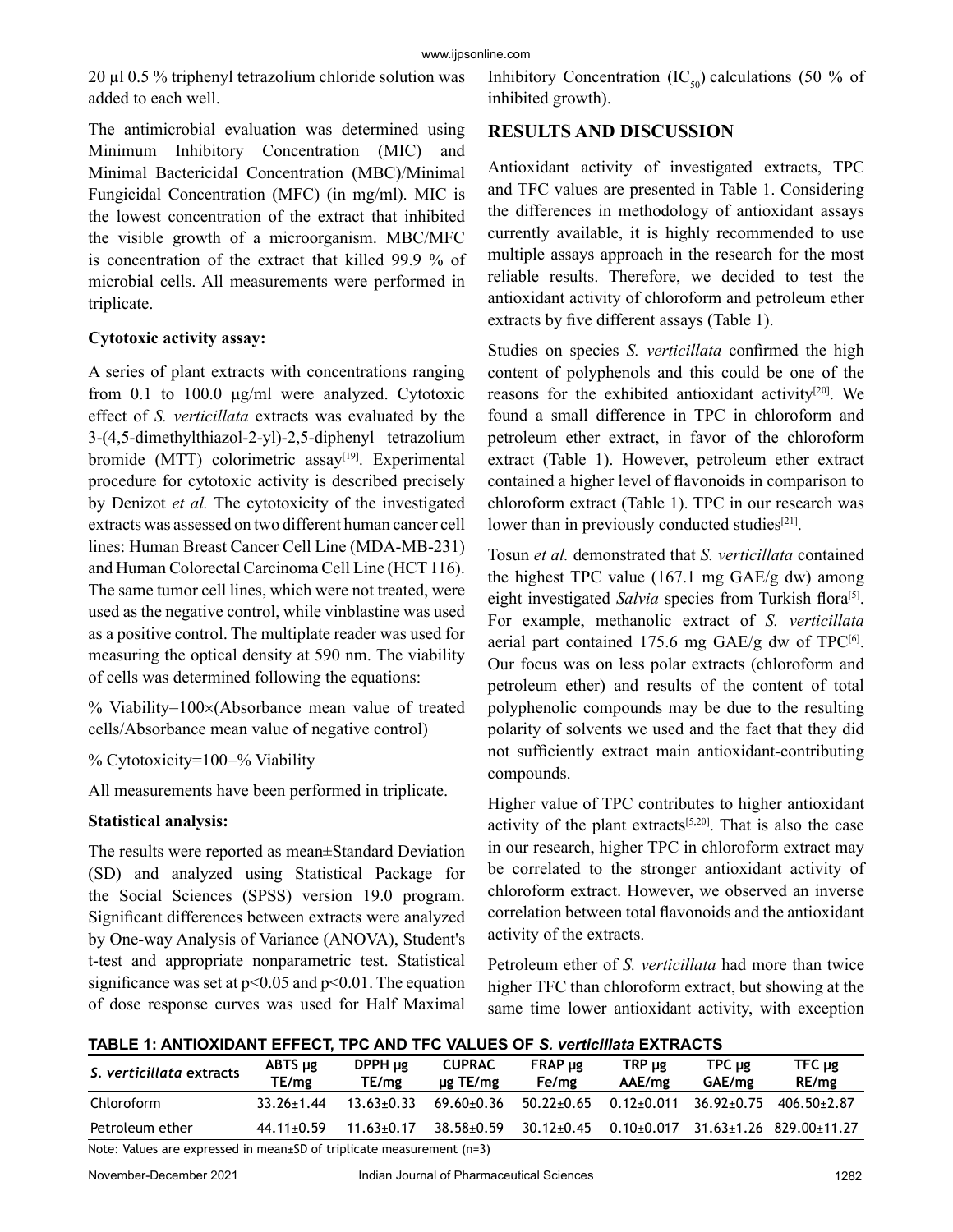of the results of ABTS assay. In general, total phenolic and flavonoid contributed in antioxidant activity (as chain breakers, free radical scavengers and electron donors). Negative correlation between flavonoids and the antioxidant activity of the extracts is not uncommon in literature. Kainama *et al.* even reported such case for methanolic extract, which as polar solvent should extract more phenolic compounds $[22]$ . The possible reason for such result can be higher antioxidant activity of present compounds beside flavonoids like xanthones, benzophenones, coumarins, stilbenes and  $depsidones^{[22,23]}$ . Also, not only phenolic compounds contribute to antioxidant activity but also previous studies have indicated contribution of triterpenoids in antioxidant activity and it is possible that activity of our non-polar extracts result from triterpenoids content<sup>[24]</sup>. Hence, in our study total flavonoids contributed lower antioxidant activity of the extracts.

Both of the extracts exhibited similar radical scavenging activity and TRP, also (Table 1). On the other hand, the chloroform extract exhibited higher values in the reducing power tests (FRAP, CUPRAC) than petroleum ether extract (Table 1). The antioxidant potential of root extracts of *Salvia* genus is considerable, but it depends on the species[8]. The previous research supports that *S. verticillata* could be considered as a natural antioxidant $[1,4-7]$ . The most investigated were methanol and aqueous extracts of *S. verticillata* aerial part which showed high antioxidant activity measured by different antioxidant assays (ABTS, DPPH, FRAP and CUPRAC)  $[4,6,7]$ . On the other hand, methanol and aqueous extract of *S. verticillata* aerial parts showed higher antioxidant activity measured by ABTS and DPPH assay than both of our extracts<sup>[4,6,7]</sup>. In the study of Erbil and Diğrak, aqueous and methanol, *S. verticillata* extracts exhibited high values in the reducing power assays (FRAP and CUPRAC), much higher than in our study $[4]$ .

Chloroform extract of *S. verticillata* shows a higher ACI than petroleum ether extract of *S. verticillata* (Table 2).

The increase in TPC cause the increased ACI but there is no significant correlation. However, there is a negative correlation between TFC and ACI of investigated extracts ( $r^2$ =0.998 and  $r$ =0.9989), which is shown in fig. 1. This is another confirmation that flavonoids in *S. verticillata* extracts contributed lower antioxidant activity of the extracts.

Antimicrobial activity of investigated *S. verticillata* extracts is shown in Table 3. *S. enteritidis*, *E. coli*, *E. aerogenes, E. faecalis* and *S. aureus* were more sensitive to petroleum ether extract with MIC value 6.25 mg/ml. On the other hand, *B. cereus* was more sensitive to chloroform extract of *S. verticillata* with the same MIC value.

The literature data indicate the antimicrobial effect of extracts and essential oil of *S. verticillata*. Our extracts showed weak antimicrobial activity and these results correspond more or less with the previously published results for methanolic extract of *S. verticillata* aerial parts[1,4,6,13].

Katanić Stanković *et al.* showed notable antibacterial activity of methanol extract of *S. verticillata* aerial parts towards *B. cereus* (МIC 1,25 mg/ml) and moderate



**Fig. 1: Linear regression between the TFC and ACI of** *S. verticillata* **extracts**

| <b>TABLE 2: ACI VALUES FOR S. verticillata EXTRACTS</b> |  |
|---------------------------------------------------------|--|
|---------------------------------------------------------|--|

| S. verticillata extracts | ABTS  | <b>DPPH</b> | CUPRAC | <b>FRAP</b> | TRP   | Average |
|--------------------------|-------|-------------|--------|-------------|-------|---------|
| Chloroform               | 75.40 | 100         | 100    | 100         | 100   | 95.08   |
| Petroleum ether          | 100   | 85.33       | 55.43  | 59.98       | 83.33 | 76.81   |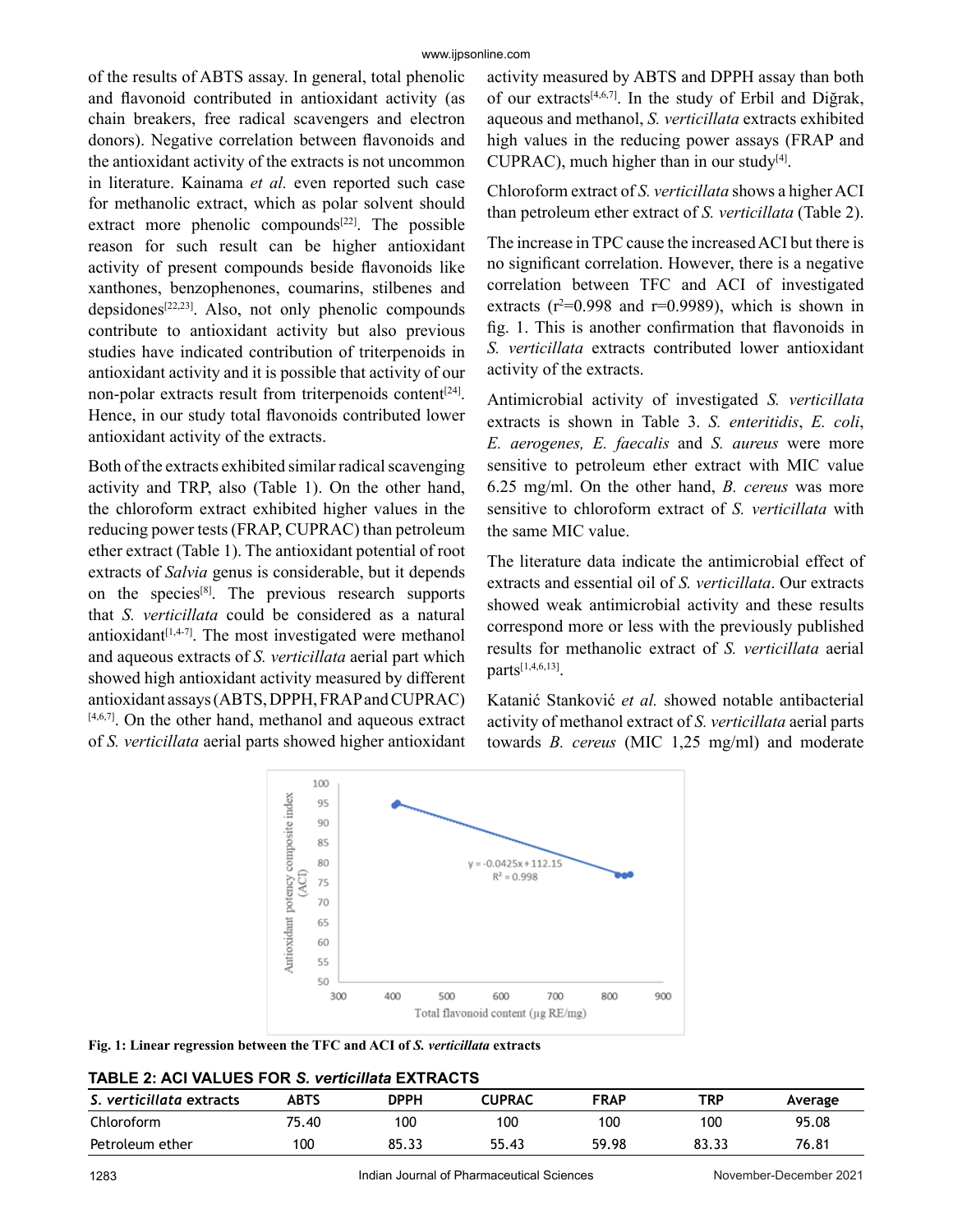| <b>TABLE 3: ANTIMICROBIAL EFFECTS OF S. verticillata EXTRACTS</b> |             |                                          |                     |                         |  |  |
|-------------------------------------------------------------------|-------------|------------------------------------------|---------------------|-------------------------|--|--|
|                                                                   | <b>ATCC</b> | S. verticilata extracts MIC/MBC in mg/ml | Doxycyclin/Nystatin |                         |  |  |
| Microorganisms                                                    |             | Chloroform                               | Petroleum ether     | $MIC/MBC$ in $\mu g/ml$ |  |  |
| Gram-negative bacteria                                            |             |                                          |                     |                         |  |  |
| E. coli                                                           | 25922       | 12.50/50.0                               | 6.25/25.0           | 15.61/15.61             |  |  |
| P. aeruginosa                                                     | 9027        | 25.0/50.0                                | 25.0/50.0           | 15.61/15.61             |  |  |
| S. enteritidis                                                    | 13076       | 25.0/50.0                                | 6.25/25.0           | 0.90/1.90               |  |  |
| P. mirabilis                                                      | 12453       | 25.0/50.0                                | 25.0/50.0           | 7.81/15.61              |  |  |
| K. pneumoniae                                                     | 10031       | 25.0/50.0                                | 25.0/50.0           | 15.61/15.61             |  |  |
| E. aerogenes                                                      | 13048       | 25.0/50.0                                | 6.25/25.0           | 7.81/15.61              |  |  |
| Gram-positive bacteria                                            |             |                                          |                     |                         |  |  |
| B. cereus                                                         | 11778       | 6.25/25.0                                | 25.0/25.0           | 0.90/15.61              |  |  |
| S. aureus                                                         | 25923       | 25.0/25.0                                | 6.25/25.0           | 7.81/15.61              |  |  |
| E. faecalis                                                       | 19433       | 12.5/25.0                                | 6.25/25.0           | 0.90/1.90               |  |  |
| Fungi                                                             |             |                                          |                     |                         |  |  |
| C. albicans                                                       | 14053       | 12.50/50.0                               | 12.50/12.50         | 7.81/15.61              |  |  |

www.ijpsonline.com

antibacterial activity towards *Bacillus mycoides* (*B. mycoides*), *Micrococcus lysodeikticus* (*M. lysodeikticus*) and *Azotobacter chroococcum* (*A. chroococcum*) (MIC 10 mg/ ml). On the other hand, *E. faecalis*, *E. coli*, *K. pneumonia*, *P. aeruginosa* demonstrated much weaker sensitivity with MIC values higher than 20 mg/ml. The antifungal activity of *S. verticillata* was less notable, except for *Penicillium canescens* (*P. canescens*) (МIC 5 mg/ml) and *C. albicans* (МIC 10 mg/ ml)[6]. Erbil and Diğrak also investigated antimicrobial activities of different methanolic extracts of root and aerial parts of *S. verticillata*. It was demonstrated that the most sensitive bacteria were *Bacillus subtilis* and *E. aerogenes*, but none of extracts exhibited antimicrobial activity against *E. coli*, *C. albicans* and *Saccharomyces cerevisiae*[4].

The essential oil of *S. verticillata* aerial parts also showed moderate to high antibacterial effects against different strains (*S. aureus*, *K. pneumoniae* and *E. coli*), but the oil had no antifungal potential against *C. albicans*[12].

Cytotoxic effect of *S. verticillata* chloroform and petroleum ether root extracts in 6 different concentrations was analyzed on two different human cancer cell lines. The results were presented in fig. 1 and fig. 2. There are significant differences in cytotoxic effect on investigated cell lines treated by chloroform extract, depending of the concentration (F=4490,  $p=0.015$  and F=89.632,  $p<0.01$  respectively). IC<sub>50</sub> value for chloroform extract was 77.16 μg/ml for MDA-MB-231 cell line and 105.08 μg/ml for HCT 116 cell line. There are also significant differences in cytotoxic

potential on investigated cell lines treated by petroleum ether extract, depending of the concentration (F=6.825,  $p=0.003$  and F=89.738,  $p<0.01$  respectively). IC<sub>50</sub> value for petroleum ether extract of was 30.90 μg/ml for MDA-MB-231 cell line and 44.28 μg/ml for HCT 116 cell line (fig. 3).

Our attempt to evaluate the cytotoxicity of *S. verticillata* was based on local experiences in traditional medicine in Serbia. Traditional extract of *S. verticillata* is used in the form of ethanol extract. Actually, traditional extract is obtained by domestic brandy, but in order to make reproducible experiment we decided to use dilute ethanol, because it is most similar to domestic brandy. Therefore, as pilot experiment we tested ethanol extract of *S. verticillata* roots. However, the absence of the cytotoxic effect of ethanol extract of *S. verticillata* roots on both cell lines led us to continue the research considering the use of nonpolar solvents which have potential to extract more cytotoxic compounds. Hence, our cytotoxic evaluation of *S. verticillata* root extracts progressed by using chloroform and petroleum ether as solvents in obtaining the investigated plant extracts. Extracts applied in the highest concentration (100  $\mu$ g/ ml) exhibited the maximal inhibitory potential on cell growth. According to  $IC_{50}$  value, chloroform extract was more active against MDA-MB-231 cell line than against HCT 116 cell line. Similar values of  $IC_{\epsilon_0}$  for both tested cell lines were observed after being treated by petroleum ether extract. The American National Cancer Institute recommends further purification of crude extract to develop a new anticancer drug if  $IC_{50}$  value of extract is less than 30  $\mu$ g/ml<sup>[25]</sup>. Taking this criterion into account, we think that petroleum ether extract of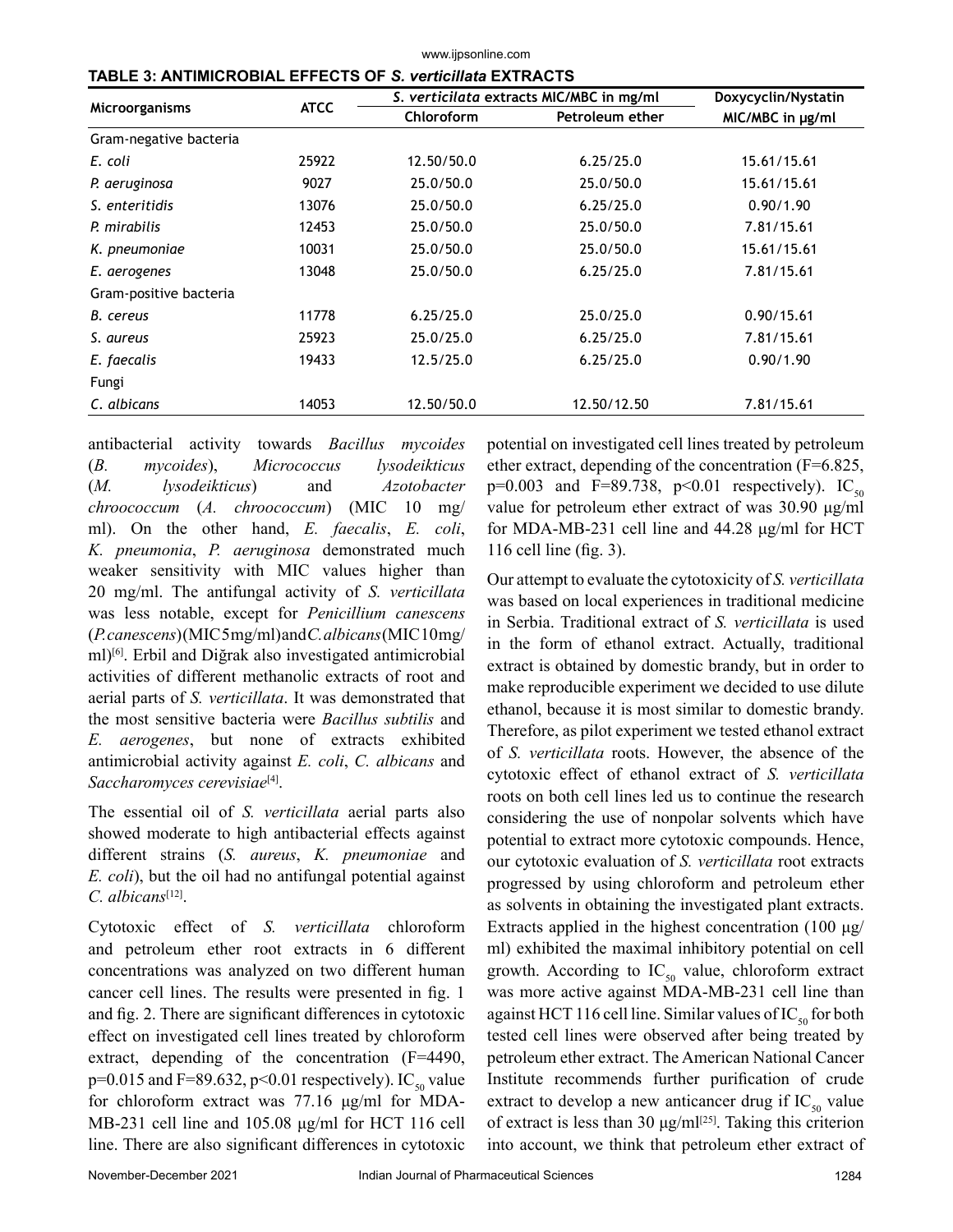

**Fig. 2: Cytotoxic effects of** *S. verticillata* **extracts on MDA-MB-231 cell line**







**Note: \*p=0.01 compare to 50 µg/ml; \*\*p<0.01 compare to 100 µg/ml; (•) indicates p<0.01 compare to 25 µg/ml; (••) p<0.01 compare to 100 µg/ml; (\*) p<0.01 compare to 25 µg/ml; (\*\*) p<0.01 compare to 100 µg/ml; (** $\Box$ **) p<0.01 compare to 100 µg/ml; (** $\Diamond$ **) p<0.01 compare to 100 µg/ml; (** ) Chloroform extract; ( ) Petroleum ether extract

*S. verticillata* in our research could be potential candidate for anticancer agent.

Zengin *et al.* investigated dichloromethane, methanol and water extracts of *S. verticillata* aerial parts in terms of cytotoxicity against two human cancer cell lines (human alveolar lung epithelial carcinoma (A549) and human breast adenocarcinoma (MCF-7)). These extracts showed moderate cytotoxic activity which was time and dose dependent<sup>[7]</sup>. Özçelik *et al.* investigated cytotoxicity of chloroform and methanol extracts of *S. verticillata* aerial parts on Vero (African green monkey kidney) and Madin-Darby Bovine Kidney (MDBK) cell lines, but their results were not expressed as  $IC_{50}$ value, but as maximum non-toxic concentrations<sup>[10]</sup>.

Consequently, the comparison is not possible. The essential oil of investigated plant also exhibited a cytotoxic activity on different cell lines: Human colon adenocarcinoma cell line (Caco-2), Human colorectal adenocarcinoma cell line (HT-29), Human ductal breast carcinoma ductal cell line (T-47D) and the Swiss mouse embryo fibroblast (NIH-3T3)<sup>[5,11]</sup>.

Our results correspond to the general data from previous studies on different *Salvia* species that reported potential antitumor activity-*Salvia officinalis*, *Schisandra chinensis* and *Salvia miltiorrhiza* showed cytotoxic activity against HCT-116, MCF-7 and MDA-MB-231 cell lines[26-32]. *Salvia blepharochlaena* and *Salvia euphratica* also showed moderate cytotoxicity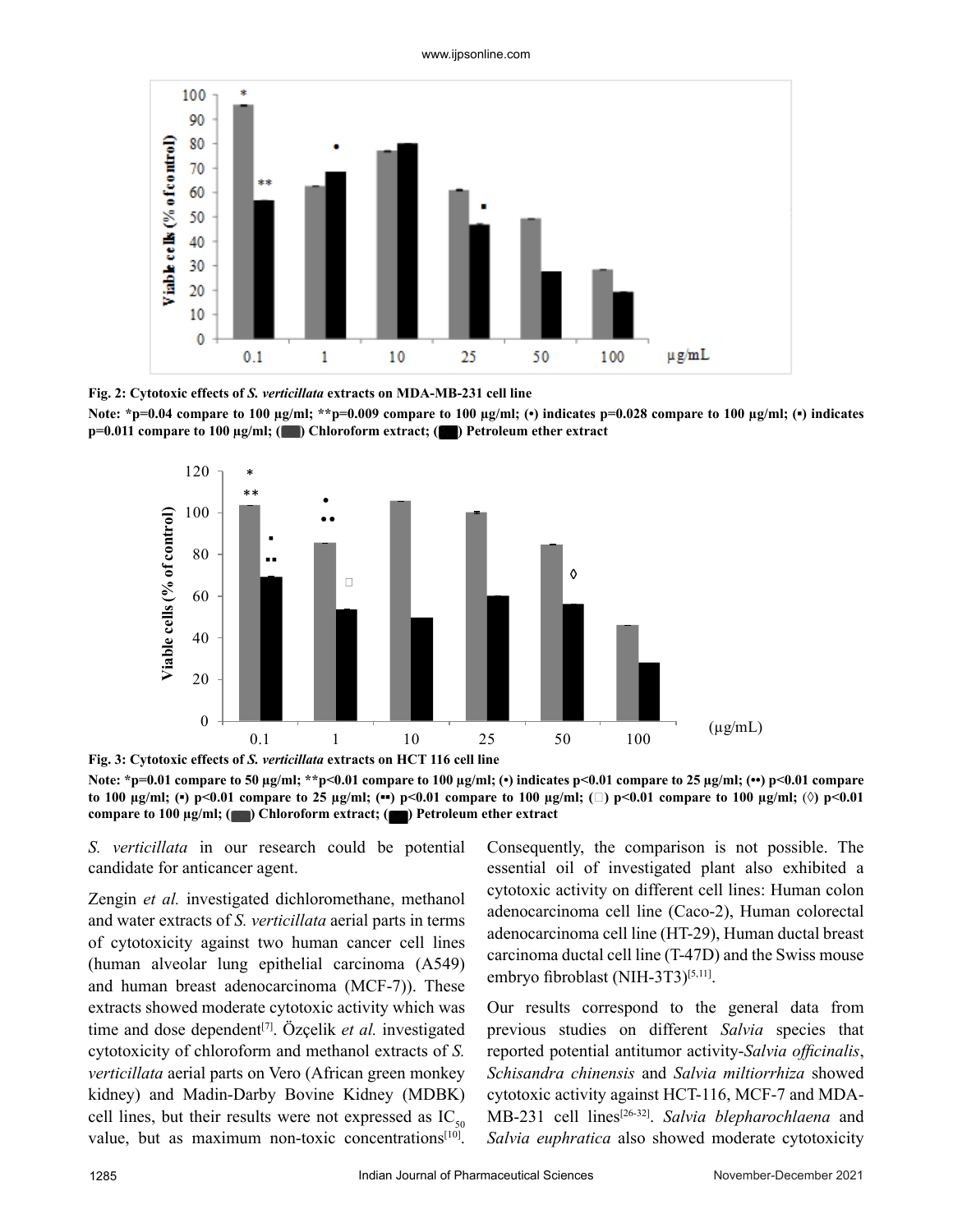Turkish Flora. J Microbiol Antimicrob Agents 2015;1(1):23-9.

against MCF-7 and A549 cells. The documented cytotoxic effects of *Salvia* plants are related to their chemical composition. It is reported that diterpenoids, sesquiterpenoids and triterpenoids from *Salvia* species have notable cytotoxic effects[7].

The literature states a positive linear correlation between the cytotoxic potential of herbal extracts and their total phenols/flavonoids $[21]$ . Our investigation showed that petroleum ether extract of *S. verticillata* with considerable higher TFC exhibits cytotoxicity with lower  $IC_{50}$  values than chloroform extract against investigated cell lines. Therefore, we assume that TFC in tested *S. verticillata* extracts significantly contributed to their cytotoxic activity.

Chloroform and petroleum ether extracts of *S. verticillata* L. root showed considerable antioxidant effects and they were similar regarding the TPC, while petroleum ether extract showed twice more content of flavonoids. According to the obtained  $IC_{50}$  values, chloroform extract of *S. verticillata* was more active against MDA-MB-231 cell line while both of the extracts showed similar activity against HCT 116 cell line. Regarding the results of this study, *S. verticillata* L. is a good natural antioxidant and contains possible cytotoxic compounds. Since we have scarce knowledge about *S. verticillata* L., expansion of this research may include elucidation of molecular structures and if possible, isolation of individual compounds contributing to these biological effects of *S. verticillata* L.

## **Acknowledgements:**

This work was supported by Projects of the Ministry of Education, Science and Technological Development of Serbia No. OI 172051, 172047, 175069.

## **Conflict of interests:**

The authors declared no conflict of interest.

## **REFERENCES**

- 1. Nasermoadeli S, Rowshan V, Abotalebi A, Nasermoadeli L, Charkhchian MM. Comparison of *Salvia verticillata* essential oil components in wild and cultivated population. Ann Biol Res 2013;4(5):252-5.
- 2. Tabanca N, Demirci B, Aytaç Z, BaşEr Kh. The chemical composition of *Salvia verticillata* L. subsp. *verticillata* from Turkey. Nat Volatiles Essent Oils 2017;4(1):18-28.
- 3. Nickavar B, Rezaee J, Nickavar A. Effect-directed analysis for the antioxidant compound in *Salvia verticillata*. Iran J Pharm Res 2016;15(1):241.
- 4. Erbil NU, Digrak ME. Total phenolic and flavonoid contents, antimicrobial and antioxidant properties of *Salvia verticillata* L. var. *amasiaca* and *Salvia microstegia* Boiss & Bal from
- 5. Tosun M, Ercisli S, Sengul M, Ozer H, Polat T, Ozturk E. Antioxidant properties and total phenolic content of eight *Salvia* species from Turkey. Biol Res 2009;42(2):175-81.
- 6. Stanković JS, Srećković N, Mišić D, Gašić U, Imbimbo P, Monti DM, *et al.* Bioactivity, biocompatibility and phytochemical assessment of lilac sage, *Salvia verticillata* L. (Lamiaceae)-A plant rich in rosmarinic acid. Ind Crops Prod 2020;143:111932.
- 7. Zengin G, Llorent-Martínez EJ, Fernández-de Córdova ML, Bahadori MB, Mocan A, Locatelli M, *et al.* Chemical composition and biological activities of extracts from three *Salvia* species: *S. blepharochlaena*, *S. euphratica* var. *leiocalycina*, and *S. verticillata* subsp. *amasiaca*. Ind Crops Prod 2018;111:11-21.
- 8. Matkowski A, Zielińska S, Oszmiański J, Lamer-Zarawska E. Antioxidant activity of extracts from leaves and roots of *Salvia miltiorrhiza* Bunge, *S. przewalskii* Maxim., and *S. verticillata* L. Bioresour Technol 2008;99(16):7892-6.
- 9. Firuzi O, Miri R, Asadollahi M, Eslami S, Jassbi AR. Cytotoxic, antioxidant and antimicrobial activities and phenolic contents of eleven *Salvia* species from Iran. Iran J Pharm Res 2013;12(4):801-10.
- 10. Özçelik B, Orhan İE, Kan Y. Determination of antiviral activity and cytotoxicity of selected sage (*Salvia* L.) species. J Pharm Sci 2011;36:155-60.
- 11. Khosravi DN, Ostad SN, Maafi N, Pedram S, Ajani Y, Hadjiakhoondi A, *et al.* Cytotoxic activity of the essential oil of *Salvia verticillata* L. Res J Pharmacogn 2014;1:27-33.
- 12. Yousefzadi M, Sonboli A, Karimi F, Ebrahimi SN, Asghari B, Zeinali A. Antimicrobial activity of some *Salvia* species essential oils from Iran. Z Naturforsch C 2007;62(7-8):514-8.
- 13. Sreckovic N, Katanic J, Ninkovic V, Mihailovic V. Antimicrobial activity and phenolic composition of the *Salvia verticillata* L. plant extract. In: "XXIII Savetovanje O Biotehnologiji". Zbornik Radova, Cacak: University of Kragujevac Faculty of Agronomy; 2018. p. 493.
- 14. Josifovic M. Lamiaceae family, In: Flora of Serbia. 4<sup>th</sup> ed. Belgrade: SANU; 1972.
- 15. Dimitrijevic M, Jovanovic VS, Cvetkovic J, Mihajilov-Krstev T, Stojanovic G, Mitic V. Screening of antioxidant, antimicrobial and antiradical activities of twelve selected Serbian wild mushrooms. Anal Methods 2015;7(10):4181-91.
- 16. Rajurkar NS, Hande SM. Estimation of phytochemical content and antioxidant activity of some selected traditional Indian medicinal plants. Indian J Pharm Sci 2011;73(2):146.
- 17. Baba SA, Malik SA. Determination of total phenolic and flavonoid content, antimicrobial and antioxidant activity of a root extract of *Arisaema jacquemontii* Blume. J Taibah Univ Sci 2015;9(4):449-54.
- 18. Seeram NP, Aviram M, Zhang Y, Henning SM, Feng L, Dreher M, *et al.* Comparison of antioxidant potency of commonly consumed polyphenol-rich beverages in the United States. J Agric Food Chem 2008;56(4):1415-22.
- 19. Denizot F, Lang R. Rapid colorimetric assay for cell growth and survival: Modifications to the tetrazolium dye procedure giving improved sensitivity and reliability. J Immunol Methods 1986;89(2):271-7.
- 20. Tepe B, Eminagaoglu O, Akpulat HA, Aydin E. Antioxidant potentials and rosmarinic acid levels of the methanolic extracts of *Salvia verticillata* (L.) subsp. *verticillata* and S. *verticillata* (L.) subsp. *amasiaca* (Freyn & Bornm.) Bornm. Food Chem 2007;100(3):985-9.